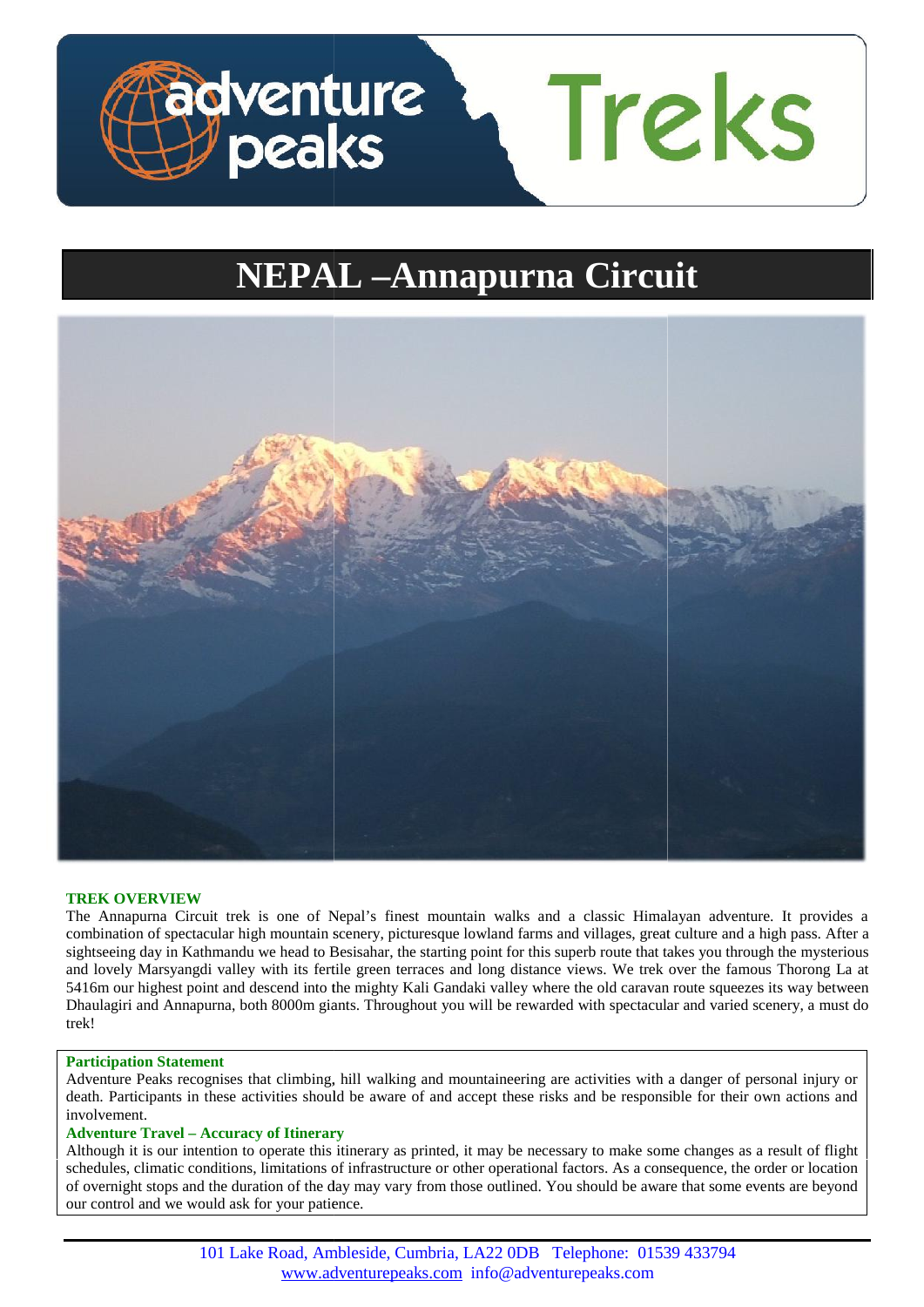#### **PREVIOUS EXPERIENCE/FITNESS**

If you are used to regular multi-day hill walking you will have the right level of fitness to fully enjoy your time on this trek. Previous walking experience is not essential but will help you get the most out of this trip. Non hill walkers must come with a reasonable degree of fitness. Most days involve 6 - 8 hours walking plus plenty of rest stops.



#### **GROUP AND LEADERS**

A fully qualified UK leader will accompany all groups of six or more passengers. He/she will be assisted by an experienced Nepali leader. Smaller or private groups will be led by an English speaking Nepali guide. This trip is exclusive to Adventure Peaks.

#### **WEATHER**

The weather should be pleasant during the day with cooler evenings and nights. Nepal is mostly dry from late September to May (the trekking season) and is coldest from December to February. This trek starts at a low **HE** altitude so you can expect the first few days to be quite hot. The higher you are the cooler it will be. In spring afternoon cloud tends to build up in the afternoon and can obscure the views.Walkers should realize however that weather in the high mountains is unpredictable and should be prepared for this September to May (the trekking season) and is coldest from December to February. This trek starts at a low altitude so you can expect the first few days to be quite hot. The higher you are the cooler it will be. In spring

#### **WHAT TO CARRY**

This trek is fully supported by a team of porterswho will transport your main baggage. You will only need to carry a light daypack at the very most. A 35l rucksack is a useful size to comfortably fit in essential items such as water bottle, camera, wet-weather gear and extra layers etc. This trek is fully supported by a team of porterswho will<br>transport your main baggage. You will only need to carry a<br>light daypack at the very most. A 351 rucksack is a useful<br>size to comfortably fit in essential items suc

#### **CATERING ARRANGEMENTS**

In the morning you can enjoy an early hearty breakfast of cereal, porridge, eggs and toast so you are fuelled up and readyto leave the teahouse whilst it's still fairly cool. Lunch is usually in a teahouse by the side of the trail or a picnic if there are no suitable places to eat. On arriving at your overnight teahouse you will be ready for a well earned cup of tea and biscuits - this leaves an hour or so to either rest or explore before a fine three course evening meal. Please remember that as the lodges like to source most of their supplies locally, the evening menus may appear repetitive. For pure good, hearty energy giving food you cannot beat the Nepalese staple, DalBhat, but most establishments will also offer choices of westernised food. There are plenty of opportunities to supplement your

diet by buying snacks and drinks from the shops you pass along the way.

## **ACCOMMODATION**

In Kathmanduyou will stay in a 3\* hotel in rooms with private facilities. Twin, double or single rooms are available. On trek we utilise Nepalese trekking lodges (teahouses) which are locally owned and run fairly basic establishments providing good food, accommodation with 3-4 beds arranged in dormitories (doubles sometimes available, please request). You will need a sleeping mat and sleeping bag. There is a central dining/sitting room where food and drinks are served. Toilet facilities are usually outside. Despite the basic facilities, it is a great experience to share the company of local families who will often entertain with local songs and dance!

## **ROAD BUILDING AND DEVELPOMENT ROAD BUILDING**

In recent years this area has seen a lot of development. Roads (4x4 tracks mostly) are still being built in the Marsyandi valley and in the Kali Gandaki valley Jomsom is reachable by road. We are aware that for some roads spoil the remoteness and we will avoid walking along them as far as possible. However they bring benefits to local communities and trekkers, and the superb mountain views seen from this classic trek are unchanged. Electricity is more common now, increasing the comfort offered by local entrepreneurs. andaki (4x4 tracks mostly) are still being built in the arsyandi valley and in the Kali Gandaki valley Jomsom reachable by road. We are aware that for some roads oil the remoteness and we will avoid walking along em as far

## **LANGUAGE AND TIME**

**Language:** Nepali is the official language but English is the 'commercial' language and is widely spoken.

**Time:** GMT+5hr45min (CET). No daylight saving time at present.

#### **HEALTH**

All our UK leaders hold first aid certificates and carry a fully equipped first aid kit for medical emergencies. However you should bring your own supplies of plasters, blister prevention pads (Compeed), Paracetamol etc. and any medication you are taking. There are no compulsory vaccinations for Nepal but the following are usually recommended: TB, Hepatitis A, Tetanus, Polio, Typhoid and possibly Rabies. Malarial prophylaxis is only required if you are visiting the lowland region on an extension to Chitwan National Park. Consult your GP or a vaccine specialist for professional advice or refer to this website:www.fitfortravel.scot.nhs.uk.Tap or stream water should never be drunk without first sterilizing with chlorine dioxide tablets or by boiling. All our UK leaders hold first aid certificates and car<br>fully equipped first aid kit for medical emergene<br>However you should bring your own supplies of plas<br>blister prevention pads (Compeed), Paracetamol etc.<br>any medication Park. Consult your GP or a vaccine<br>ofessional advice or refer to this<br>travel.scot.nhs.uk.Tap or stream water<br>drunk without first sterilizing with<br>lets or by boiling.<br>overs mountain rescue, evacuation and

#### **INSURANCE**

Insurance which covers mountain rescue, evacuation and medical expenses is **essential**. You should note there are no official mountain rescue services in Nepal and that any evacuation in the event of a serious medical emergency to the nearest hospital will be by land or military helicopter. We will require a copy of your insurance prior to departure. Please also ensure your insurance covers you for walking above 4000m (some will exclude this option). dical expenses is **essential**. You should note there are official mountain rescue services in Nepal and that any cuation in the event of a serious medical emergency to nearest hospital will be by land or military helicopte Iational Park. Consult your GP or a vaccine<br>for professional advice or refer to this<br>ww.fitfortravel.scot.nhs.uk.Tap or stream water<br>ver be drunk without first sterilizing with<br>oxide tablets or by boiling.<br>(**CE**<br>which cove

## **ALTITUDE**

If you are new to altitude you may have concerns about the effects. Don't worry because our itineraries allow sufficient time to acclimatise, and altitude rarely causes anyone any problems on this trip. The best way to avoid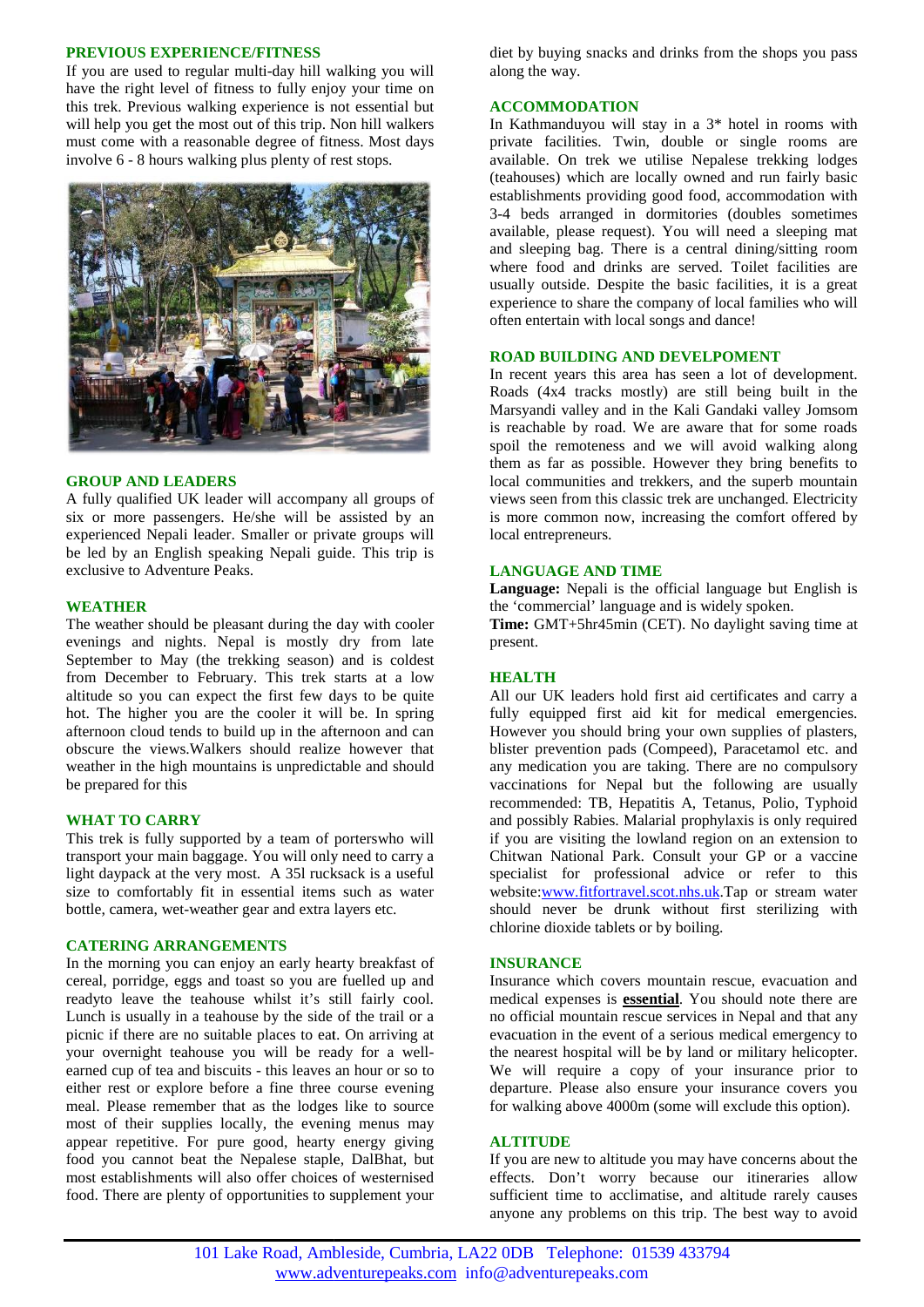such symptoms is to walk at a gentle steady pace and drink plenty of fluid.

# **USEFUL TIPS USEFUL TIPS**

Just in case your main luggage goes missing en route, it is a good idea to wear your boots on the plane. Most other things can be replaced but comfortable, well worn-in boots cannot.Pack important items in strong plastic bags.



## **EQUIPMENT**

A detailed equipment list is provided on booking but normal winter walking equipment is all that is required, together with a three to four season sleeping bag which can be hired from us. For equipment purchases Adventure Peaks offers a 15% discount off the RRP from their shop in Ambleside or online.

## **BAGGAGE**

For your own comfort travel light.Normally airlines restrict baggage to 20kg (the Pokhara flight is also a 20kg Hold limit plus 5kg hand baggage), and on trek the weight for porters should be kept to 15kg, (you will be wearing boots and one set of trekking clothes).Some items can be left at the hotel in Kathmandu for your return. together with a three to four season sleeping bag which<br>can be hired from us. For equipment purchases Adventure<br>Peaks offers a 15% discount off the RRP from their shop<br>in Ambleside or online.<br>**BAGGAGE**<br>For your own comfort

## **VISAS AND PERMITS VISAS**

UK citizens and most EU nationals can purchase Visas on arrival. You will need the payment of US\$40 ready in cash and two passport sized photographs. All other countries should check with their local embassy. Passports must be valid for at least six months after the end date of the trip.

# **EXTENSIONS**

- **Everest Panoramic Flight** (from Kathmandu).
- **Chitwan Safari**  $(+ 4 \text{ or } 5 \text{ days})$

#### **LOCAL COSTS**

All accommodation on the itinerary and most meals are included; please see the itinerary page for full details. Additional costs would include any drinks or snacks outside of meal times and personal spending.

You would be responsible for any extra night's accommodation or costs (including fees for changes to International flights), due to you finishing the trip early or to unavoidable delays. All additional payments would need to be paid for whilst in Nepal (card payments accepted).

#### **CURRENCY**

The currency in Nepal is the Rupee (NPR) but you cannot get rupees outside of Nepal - therefore take UK sterling or US\$ and exchange on arrival in Kathmandu. Don't try and change money in the street in Nepal as it is illegal. ATMs and change bureaux are available in the arrivals hall at the airport and in Kathmandu. It is best to change all the money you need in Kathmandu. There are facilities in Pokhara, but these should not be relied on.

# **TIPPING**

Tipping is an accepted part of life in Nepal. We generally tip our local staff as a whole, please see the Nepal Background Information sheet in your Welcome Pack for more information .Tipping at meals and in hotels is normal practice.

## **ADVENTURE PEAKS KITBAG**

All Adventure Peaks clients who reside in the UK will receive a **FREE** kitbag for any treks outside the UK. The bag will be posted to you approx. 3 weeks prior to your departure. If you have travelled with us before and already have an Adventure Peaks kitbag, or reside outside the UK, we will send an alternative gift.

#### **FLIGHTS AND JOINING ARRANGEMENTS**

Flights are NOT included as part of this holiday. (Our itinerary assumes you take an overnight flight in each direction. If a daytime flight is taken on the return, you will arrive home on day 22). Adventure Peaks would be delighted to arrange your flights for you. The earlier you book, the better price we can obtain for flights. The cost of flights will be quoted to you separately and will vary with departure and booking date. There are a lot of airlines which fly from the UK to Kathmandu, and we are able to obtain preferential rates with some of these. Whatever flight you take, you will be met at the airport and transferred to the hotel in Kathmandu.

**The rendezvous for this trip is the ARRIVALS HALL AT KATHMANDU AIRPORT when your flight comes in on Day 2.**

**PLEASE ENSURE YOU DO NOT PURCHASE YOUR INTERNATIONAL TRAVEL (FLIGHTS OR OTHER) UNTIL WE HAVE GUARANTEED YOUR TRIP IS RUNNING.**

*FOR PRICES AND MORE DETAILSPLEASE SEE OUR WEBSITE OR CONTACT OUR OFFICE*